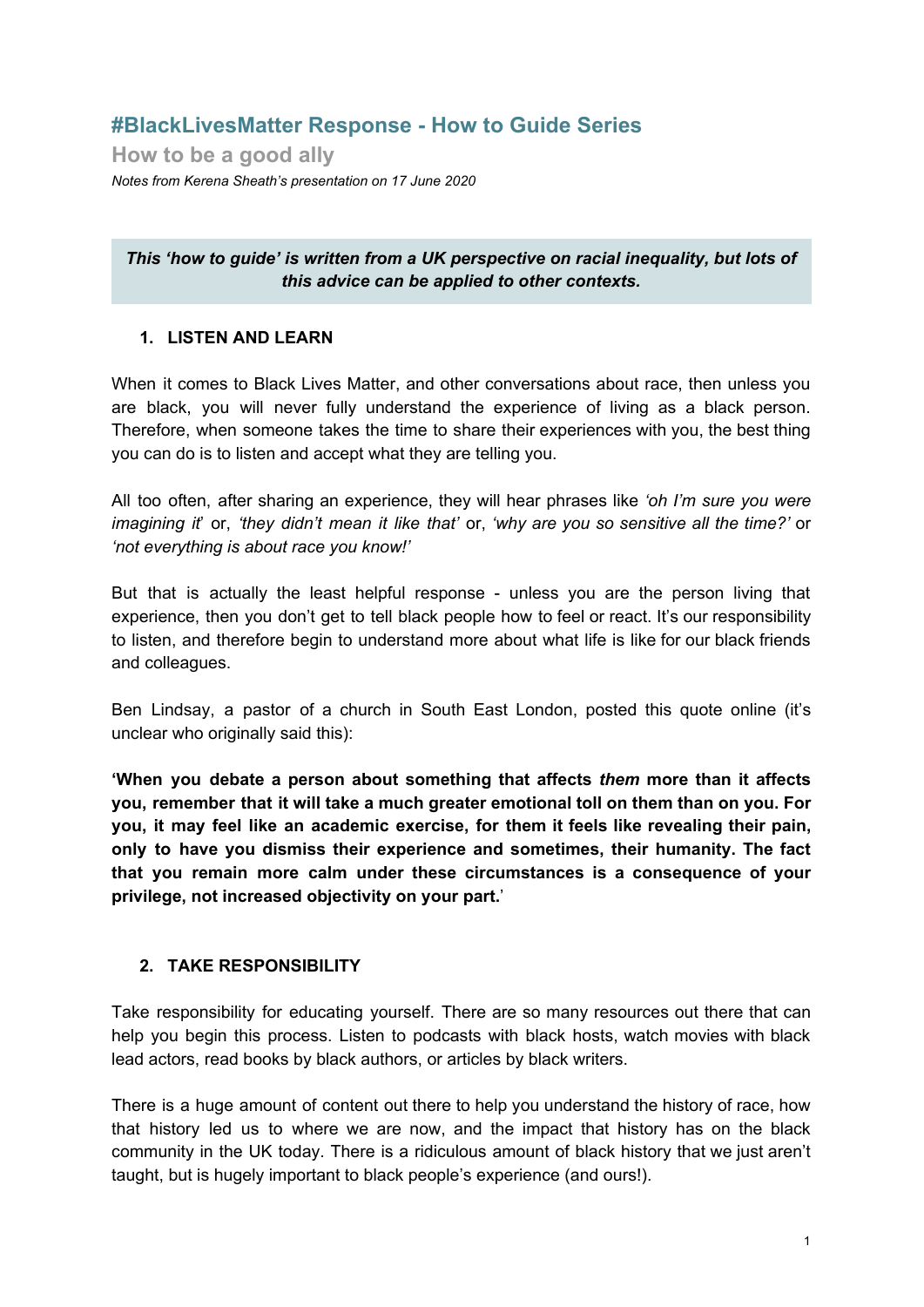But this isn't just history, it's things that still happen every day. Racism may manifest itself in slightly different ways now, but it is by no means any less dangerous. So learn about it. Learn about systemic racism, learn about structural inequalities and learn the things that *you* can do to help.

But don't rely on your black friends, colleagues or those from marginalised groups to do this work for you - it's not their job and it's too exhausting. Yes, it is good to have frank and honest conversations with your black friends - but check in with them first, they might not always have the mental capacity or energy to have those with you and you shouldn't count on it. Especially when it's literally as easy as googling 'how to be a Black Lives Matter ally'!

## **3. ACKNOWLEDGE YOUR PRIVILEGE**

If you are a white person, then you will need to learn about, and then acknowledge the privilege that comes with that.

This is a big one, and it can be really uncomfortable work, but it is so important. Once you have begun the work of educating yourself and you are able to understand systemic racism and the impact it has on the black community, then you will need to take some time to examine yourself and any things you may have done that contribute towards this...and then commit to changing your behaviour in the future.

This is not easy, and it can be painful. It is also really easy to feel defensive when confronted with your own privilege. But examining it doesn't mean that all your achievements mean nothing, it doesn't mean that you didn't work hard to get where you are, and it doesn't mean that you haven't faced hard times, it just means that the colour of your skin was not an additional barrier you had to get over in order to get there.

This can also apply if you are part of a mainstream group in a country where the majority of citizens are from one racial group but there are many ethnicities.

## **4. SPEAK UP**

There are times when another white voice is not needed in this space, when the best thing you can do is stay quiet and listen.

But black people, and other people of colour are *tired*. It's exhausting constantly trying to make the point that you 'matter', of having to protest and grieve the death of *another* person, of seeing a hashtag begin and a video being shared and wondering who it is this time. It is exhausting having to have these conversations with friends, colleagues or family members who don't always really get it - and having to do the work of educating them while at the same time trying to process their own grief and emotions.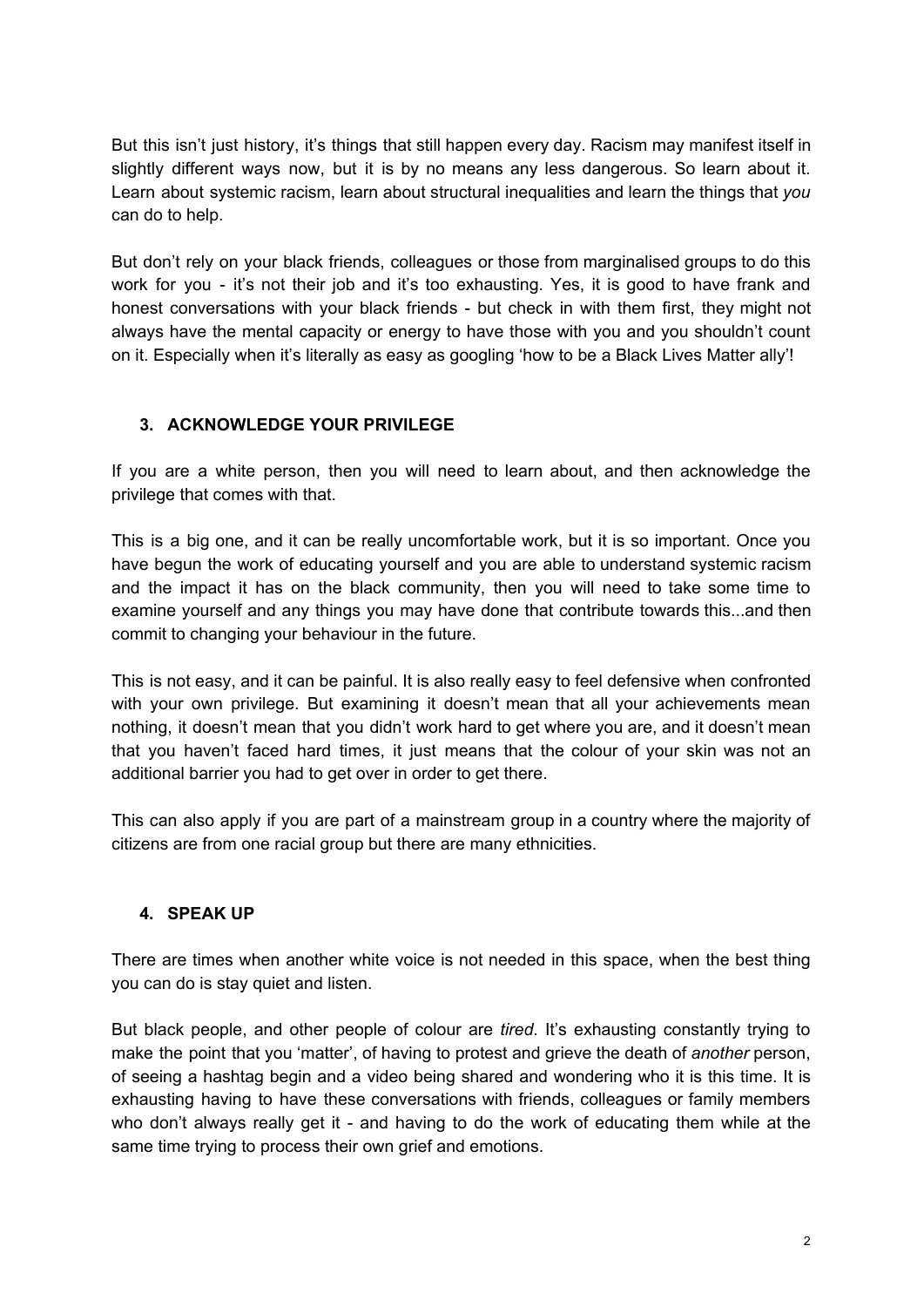And so in these times, it's up to us to keep speaking. To keep the conversation going past the initial media coverage and hashtags. To show that we aren't just jumping on the bandwagon, but that we are in this for the long haul. That we are going to put the work in and keep speaking out against this injustice.

There are probably also going to be times when you are in a room full of white people that some of those people might feel more comfortable saying things they wouldn't if another person of colour was present. At that point - are you going to speak up? Are you going to challenge that person? They might be your best friend, they might be a colleague, a family member or even a complete stranger - but that is the moment when your voice is needed most.

There is some great advice online you can access on what to do in these situations. Accounts like @everydayracism have shared lots of [helpful](https://www.instagram.com/p/CBhp4JslVaA/?utm_source=ig_web_copy_link) things to say when someone makes a racist joke of comment in your presence.

E.g. 'would you mind explaining why that is funny?' 'could you clarify what you meant by that?' 'what you said made me feel really uncomfortable because...'

Sometimes, it might get uncomfortable...good! People should feel uncomfortable making racist and inappropriate remarks! If they are continually called out everytime they say something like that, then hopefully that will lead to a change of behaviour.

The final thing to say is not really a tip, but it's just as important.

## **You don't get to call yourself an ally.**

The people that you are allying for are the ones that decide if your actions are the actions of an ally. There might be times that you have the best of intentions, but your black friends might tell you that you've missed the mark. In those moments, it's important that we don't get defensive, but that we take that moment as a learning opportunity to do better in the future.

We have to remember that it's not about us - at all. There is no set list of things you can tick off, and then at the end you can put 'ally' in your email signature. It's a choice you have to make every day.

- When you hear someone make an inappropriate comment will you speak up and be an ally?
- When you see your black friends and colleagues hurting will you check in with them and be an ally?
- When you see privilege in action will you step in and be an ally?